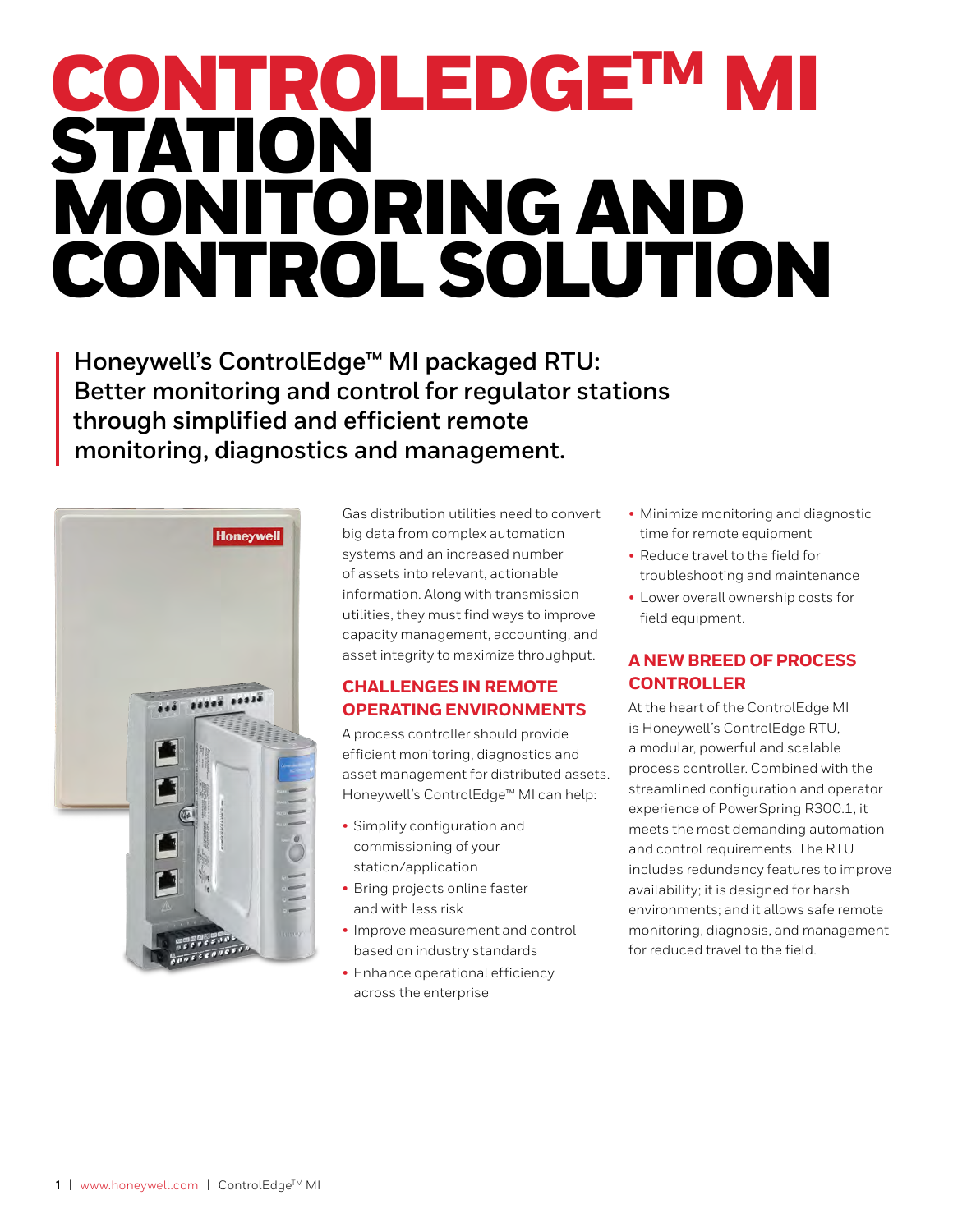## **A FLEXIBLE AND PACKAGED OFFERING FOR TURNKEY APPLICATIONS**





|                        | <b>BASIC</b>   | <b>SIMPLEX</b> | <b>EXTENDED</b> | <b>REDUNDANT</b> |
|------------------------|----------------|----------------|-----------------|------------------|
| <b>CPUs</b>            | $\mathbf{1}$   | $\mathbf{1}$   | $\mathbf{1}$    | $\overline{2}$   |
| Analog Inputs          | 8              | 8              | 24              | 24               |
| <b>Analog Outputs</b>  | $\overline{2}$ | $\overline{2}$ | 6               | 6                |
| Digital Inputs         | $10$           | 10             | $30\,$          | $30\,$           |
| <b>Digital Outputs</b> | 6              | 6              | 18              | 18               |
| Pulse Inputs           | $\overline{2}$ | $\overline{2}$ | $\,$ 6 $\,$     | 6                |
| Enclosure & Wiring     |                |                |                 |                  |
| 10"HMI Color           | X              |                |                 |                  |
| Router                 |                |                |                 |                  |
| <b>Enclosure Size</b>  | 24x20x10       | 24x20x10       | 24x20x10        | 24x20x10         |

# BEST IN CLASS FEATURES





Natively redundant controller for increased availability

Built-in EFM capability with API 21.1 and 21.2 compliance





Flow calculations independently validated against AER Directive 17



ISASecure® Level 2 certification



Wireless I/O integrates ISA100 instruments without additional communication equipment



Designed for operation in harsh environments, from -40 to 75° C



Built-in, HART-enabled I/O eliminates costly I/O modules and third-party hardware



Removable and plug-in terminal blocks simplify wiring and cabinet assembly



CSA Class 1 Div2 Certification